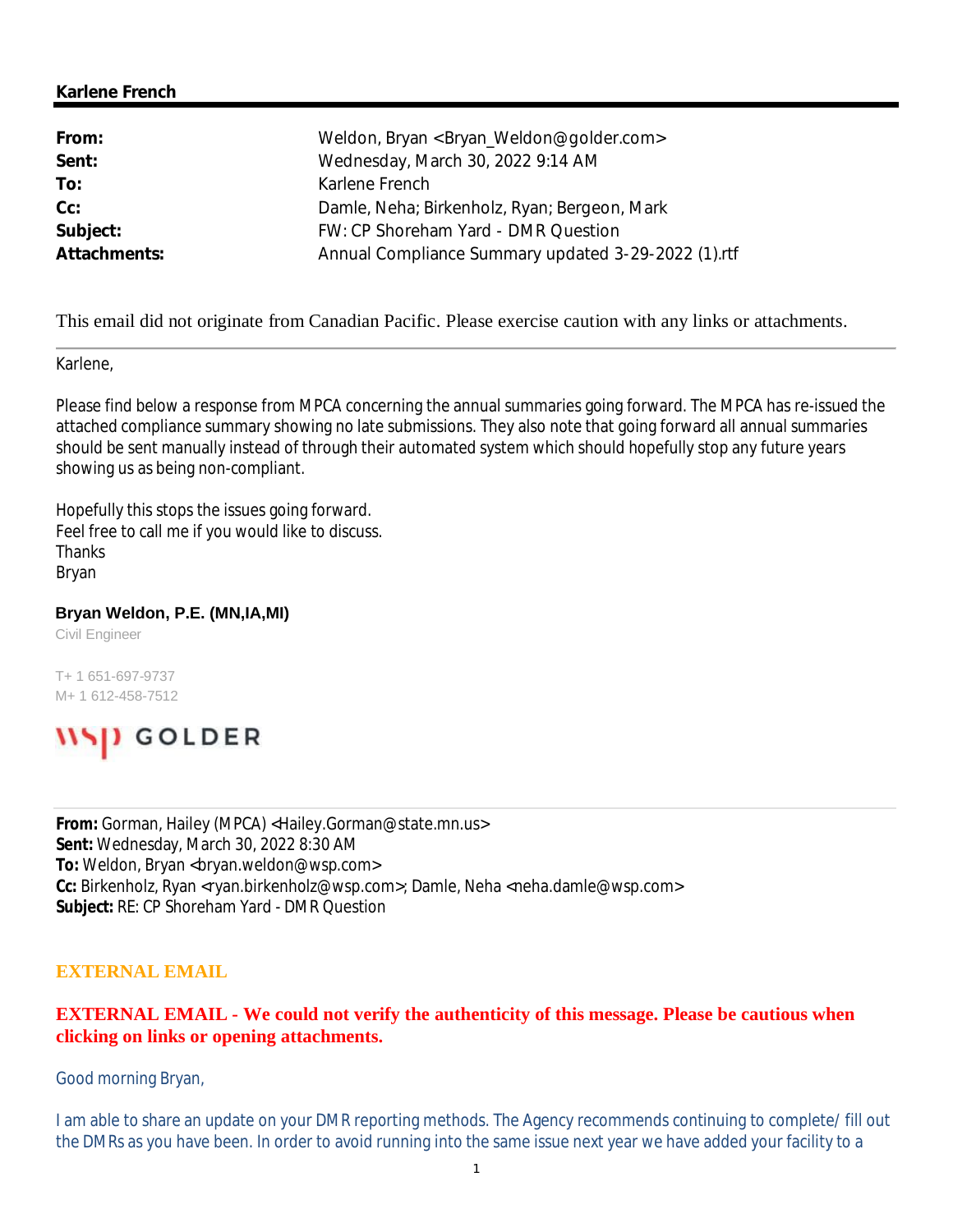running list of facilities that require manual edits prior to sending the Annual Compliance Summary. Once your permit is reissued we will have the opportunity to alter the DMRs more to your preference. Until then, please continue to fill-out and submit the DMRs as you have been. Attached to this email is an amended 2021 Annual Report. Moving forward all Annual Compliance Summaries will be manually reviewed and edited prior to sending. Let me know if you have any questions.

Thank you,

**Hailey Gorman**, Environmental Specialist Minnesota Pollution Control Agency (MPCA) Wastewater Compliance and Enforcement Industrial Division 520 Lafayette Road North | Saint Paul, MN | 55155-4194 Office phone (651) 757-2487 Cell phone (651) 587-3137 *Pronouns: She/her/hers*

*"The mission of the MPCA is to protect and improve the environment and enhance human health"*

NOTICE: This email (including attachments) is covered by the Electronic Communications Privacy Act, 18 U.S.C. 2510- 2521. This email may be confidential and may be legally privileged. If you are not the intended recipient, you are hereby notified that any retention, dissemination, distribution, or copying of this communication is strictly prohibited. Please reply back to the sender that you have received this message in error, then delete it. Thank you.

NOTICE: This communication and any attachments ("this message") may contain information which is privileged, confidential, proprietary or otherwise subject to restricted disclosure under applicable law. This message is for the sole use of the intended recipient(s). Any unauthorized use, disclosure, viewing, copying, alteration, dissemination or distribution of, or reliance on, this message is strictly prohibited. If you have received this message in error, or you are not an authorized or intended recipient, please notify the sender immediately by replying to this message, delete this message and all copies from your e-mail system and destroy any printed copies.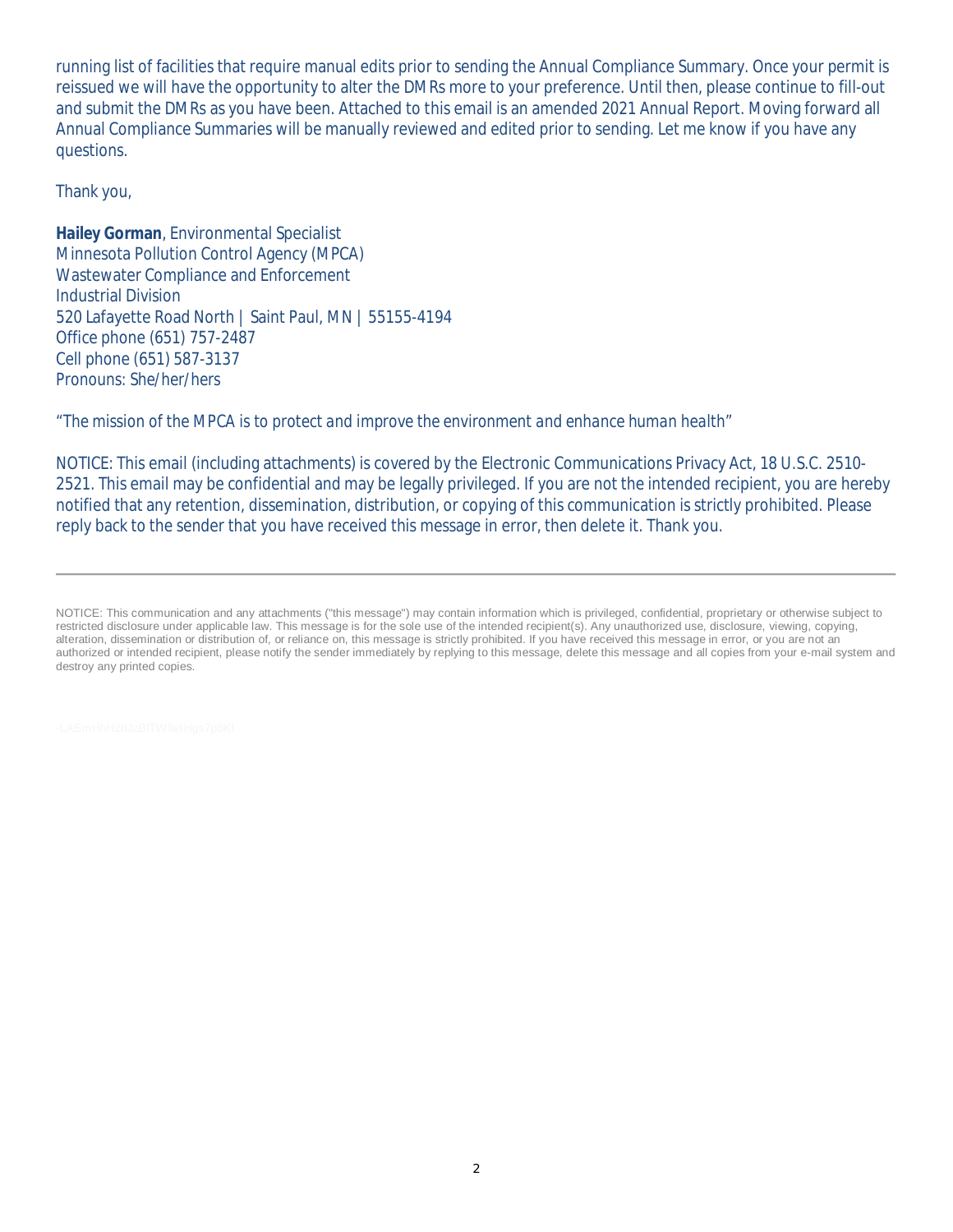# **MAN MINNESOTA POLLUTION**

# **NPDES Permit Compliance Summary Report Period: October 1, 2020 - September 30, 2021**

**Shoreham Yard MN0070297**

### **1. Facility/Permit information**

Thissection summarizes general information about your facility and permit. It includes a list of all of the contacts we have recorded for you. In particular, please ensure that the listed 24-hour contact for your facility is current. This report also provides you with a list of Minnesota Pollution Control Agency (MPCA) contacts for your facility.

**Facility contacts**

| Name             | Relationship                                                                                                                                  | Phone                        | Email                  |
|------------------|-----------------------------------------------------------------------------------------------------------------------------------------------|------------------------------|------------------------|
| Neha Damle       | is 24-Hour emergency<br>contact-Primary for<br>is DMR recipient for<br>is Online Subscriber for<br>is consultant for<br>is contractor for     | 651-697-9737                 | ndamle@golder.com      |
| LeeAnn Thomas    | is Wastewater Billing Contact<br>for<br>is Wastewater permit contact<br>for<br>is responsible official for                                    | 612-904-6130                 | leeann_thomas@cpr.ca   |
| Karlene French   | is Wastewater permit contact<br>for<br>is responsible official for                                                                            | 612-330-4472<br>612-358-4674 | Karlene_French@cpr.ca  |
| Ryan Birkenholz  | is 24-Hour emergency contact<br>- Secondary for<br>is DMR recipient for<br>is Online Subscriber for<br>is consultant for<br>is contractor for | 651-697-9737                 | rbirkenholz@golder.com |
| Canadian Pacific | owns                                                                                                                                          | 612-469-5680                 | john_giebenhain@cpr.ca |

If any of the above contacts are inaccurate, please submit the appropriate form to [NPDES.PCA@state.mn.us:](mailto:NPDES.PCA@state.mn.us)

- To remove an Online Subscriber contact, please submit an *[e-Services: Request to remove account holder](https://www.pca.state.mn.us/sites/default/files/wq-wwprm7-100b.docx) [authorization](https://www.pca.state.mn.us/sites/default/files/wq-wwprm7-100b.docx)* (wq-wwprm7-100b)
- For all other contact updates, please submit a *[Permit contact change form](https://www.pca.state.mn.us/sites/default/files/wq-wwprm7-72.docx)* (wq-wwprm7-72)

**Design flow**

Facility Design Flow: <NO\_DATA\_FOUND> million gallons per day (MGD) average wet-weather (AWW)/average daily (AD)

**Facility information** EPA MINOR Facility Plant Class: <NO\_DATA\_FOUND>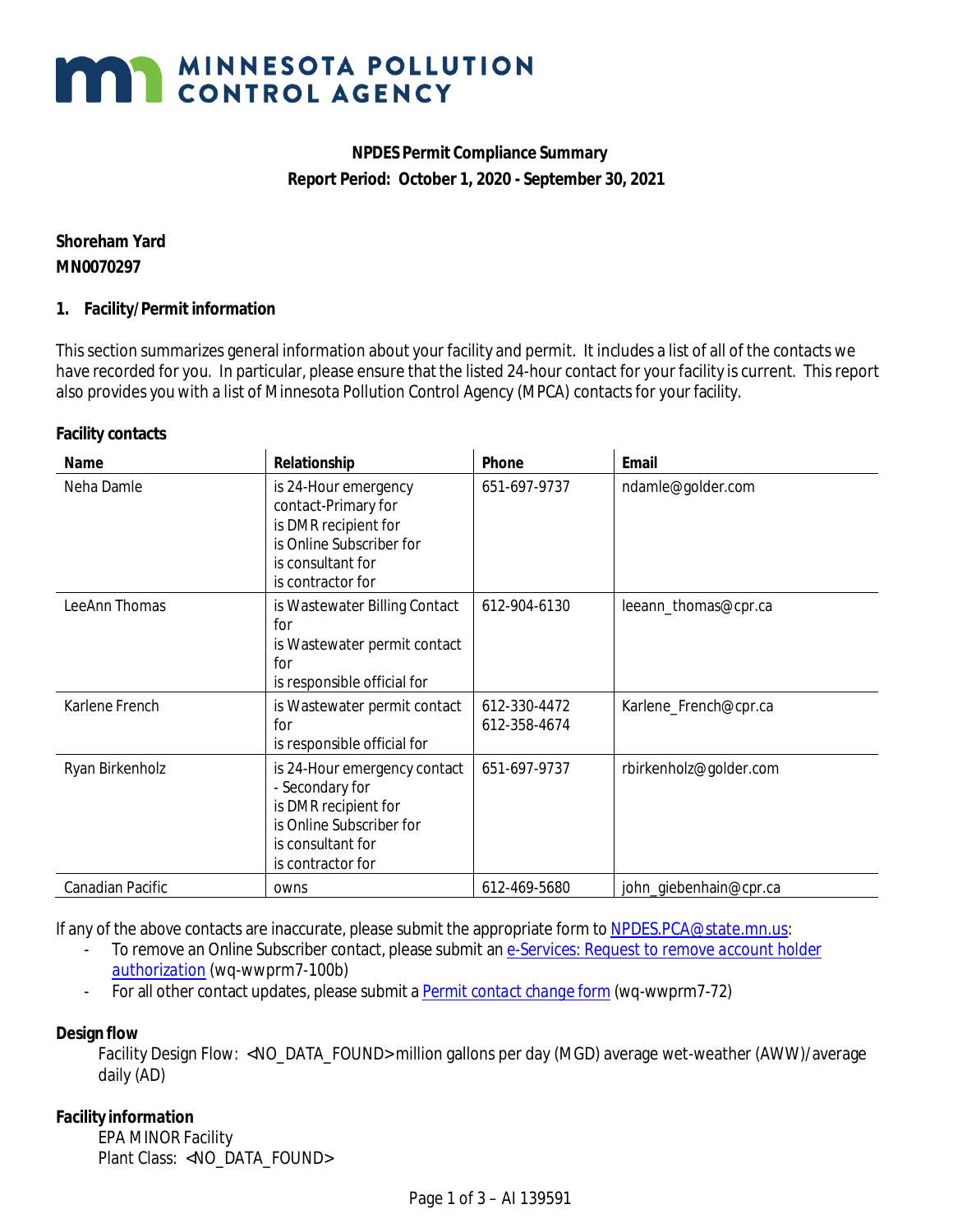Land application: Permit expiration: 09/30/2017 SIC code: 4011 - Railroads, Line-Haul Operating

**Treatment plant operators:**

| Name | nail | Dh<br>one | Class | וור |
|------|------|-----------|-------|-----|
|      |      |           |       |     |

If any of the above Treatment plant operators, including their associated contact information are inaccurate, please submit those edits to [NPDES.PCA@state.mn.us.](mailto:NPDES.PCA@state.mn.us)

**Geographicalinformation**

County: Hennepin Basin: Upper Mississippi River, Upper Portion Major Watershed: Mississippi River - Twin Cities Minor Watershed: Saint Anthony Falls-Mississippi River Receiving Water: <NO\_DATA\_FOUND> Special Designation: <NO\_DATA\_FOUND> Impaired: <NO\_DATA\_FOUND>

**MPCAstaff assignments**

Wastewater Data Manager: Jennifer Satnik (jennifer.satnik@state.mn.us) 651-757-2692 Enforcement/Compliance: Hailey Gorman (hailey.gorman@state.mn.us) 651-757-2487 Engineering: <NO\_DATA\_FOUND> Permitting: Steven Theisen (steven.theisen@state.mn.us) 651-757-2602

**2. Compliance information summary**

Thissection summarizesthe Discharge Monitoring Report (DMR) reporting and monitoring requirements of your permit and the information reported on your DMRsfrom October 1, 2020 - September 30, 2021.

| Total DMR forms<br>required | <b>Timely DMRs</b> | Missina DMRs | Late < 10 days | Late 11 – 30 days Late 31 – 90 days Late > 90 days |  |
|-----------------------------|--------------------|--------------|----------------|----------------------------------------------------|--|
|                             | . <u>.</u>         |              |                |                                                    |  |

### **DMR parameters**

|                          |                |         |                 |                  | Percent    |
|--------------------------|----------------|---------|-----------------|------------------|------------|
| Type of parameter        | Total required | Missina | Percent missing | Limit violations | violations |
| Limited parameters       |                |         | 0.00%           |                  | 0%         |
| "Report Only" parameters | 24             |         | $0.00\%$        |                  |            |
| All parameters           | 36             |         | 0.00%           |                  | 0%         |

### **3. Alleged limit violations**

This section summarizes reported DMR values that exceeded the limits in your permit for October 1, 2020 - September 30, 2021.

| Station | <b>DMR</b><br>l monitorina period | - Parai.<br>arameter | Limit | Reporte<br>value<br>$\alpha$ |
|---------|-----------------------------------|----------------------|-------|------------------------------|
|         |                                   |                      |       |                              |

### **4. Late or missing DMR information**